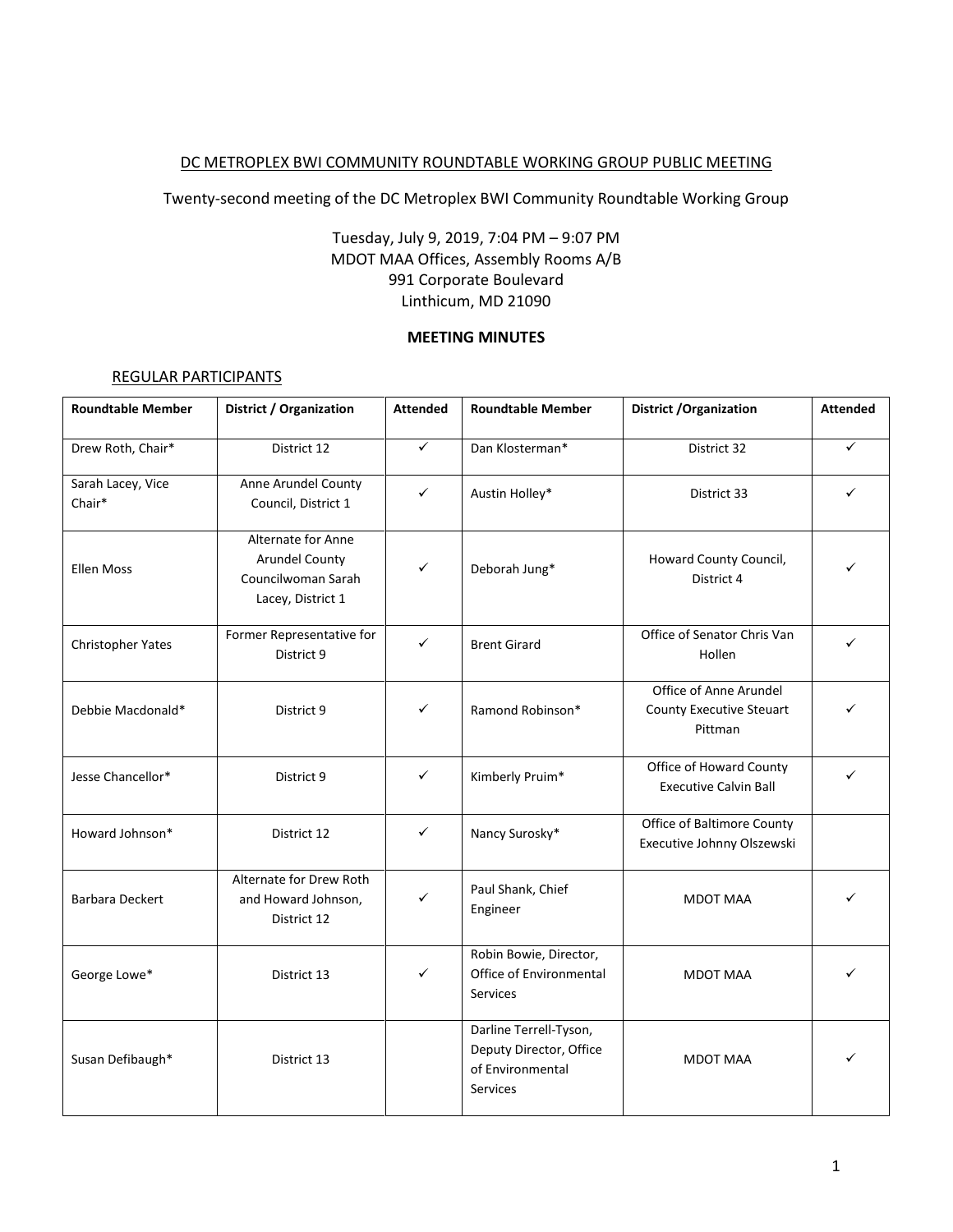| <b>Roundtable Member</b> | District / Organization                    | <b>Attended</b> | <b>Roundtable Member</b>     | <b>District / Organization</b>                                  | <b>Attended</b> |
|--------------------------|--------------------------------------------|-----------------|------------------------------|-----------------------------------------------------------------|-----------------|
| Mary Reese*              | District 30                                |                 | Louisa Goldstein,<br>Counsel | MDOT MAA                                                        |                 |
| Evan Reese*              | District 30                                |                 | Paige Kroner                 | Mid Atlantic Regional<br>Representative, NBAA                   |                 |
| Daniel Woomer*           | District 32                                | ✓               | Kyle Evans                   | <b>General Aviation</b><br>Representative, CP<br>Management LLC |                 |
| Paul Harrell*            | District 32                                | ✓               | David Richardson             | Southwest Airlines                                              |                 |
| <b>Richard Campbell</b>  | Alternate for Paul Harrell,<br>District 32 |                 |                              |                                                                 |                 |

\*Voting members

#### ADDITIONAL PARTICIPANTS

# Maryland Department of Transportation (MDOT) Maryland Aviation Administration (MAA) Bruce Rineer, Manager, Noise Section Trey Hanna, Assistant for Legislative and Special Projects Jonathan Dean, Communications Manager Karen Harrell, Noise Program

Roberta Walker, Administrative Assistant

Contractor Support Adam Scholten, HMMH Kurt Hellauer, HMMH Royce Bassarab, HNTB A.J. Durham, Straughan Environmental Greg Bracci, EMS Brüel & Kjær

#### MEETING MATERIALS

Participants received the following materials in advance:

- Meeting Agenda for July 9, 2019

Handouts at the meeting:

- Meeting Agenda for July 9, 2019
- Draft Meeting Minutes V3 from April 16, 2019
- FAA Teleconference Notes dated July 3, 2019
- Press Release Attorney General Frosh and Governor Hogan dated July 9, 2019
- Press Release Howard County Executive Dr. Ball to FAA dated July 9, 2019
- BWI Roundtable Draft Technical Committee Problem Statement dated July 7, 2019
- BWI Roundtable Roster Redacted Listing as of July 9, 2019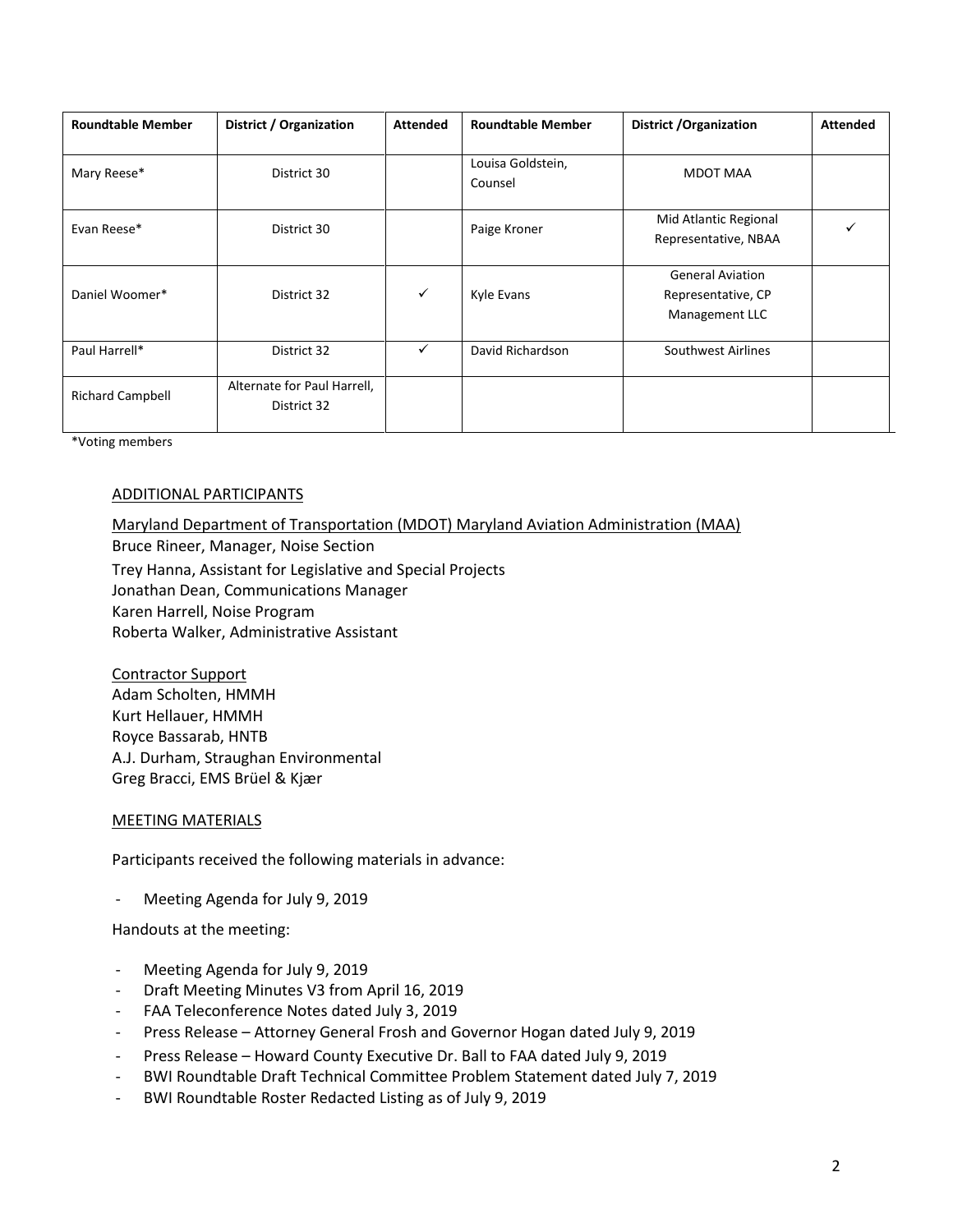- BWI Roundtable Roster Sub Committee Listing dated June 6, 2019
- EMS Brüel & Kjær Presentation Titled: "Baltimore/Washington International Thurgood Marshall Airport - Airport Noise and Operations Monitoring System"

Presentations at the meeting:

- Meeting Agenda for July 9, 2019
- Draft Meeting Minutes V3 from April 16, 2019
- FAA Teleconference Notes dated July 3, 2019
- Press Release Attorney General Frosh and Governor Hogan dated July 9, 2019
- Press Release Howard County Executive Dr. Ball to FAA dated July 9, 2019
- BWI Roundtable Draft Technical Committee Problem Statement dated July 7, 2019
- Draft Letter to FAA to present the Problem Statement dated July 9, 2019
- EMS Brüel & Kjær Presentation Titled: "Baltimore/Washington International Thurgood Marshall Airport - Airport Noise and Operations Monitoring System"

## **1. WELCOME AND INTRODUCTIONS**

#### *Introduction*

Mr. Drew Roth (Chair) opened the meeting at 7:04 pm and welcomed attendees.

#### *Member Roll Call*

Mr. Roth initiated roll call. Roundtable members introduced themselves and stated the district they represent to meeting attendees.

#### *Review and Approve Meeting Agenda*

Mr. Roth stated it was time to approve the meeting agenda. He asked Roundtable members if there were any questions or requested changes. Mr. Daniel Woomer moved to approve the agenda. Ms. Sarah Lacey (Vice Chair) seconded the motion. All were in favor. The agenda for tonight's meeting was approved.

#### *Review and Approve Meeting Minutes from April 16, 2019 Meeting*

Mr. Roth asked if there were questions from Roundtable members or issues concerning the minutes from the April 16, 2019 meeting. Mr. Woomer moved to approve the minutes. Ms. Lacey seconded the motion. All were in favor. The April 16, 2019 meeting minutes are approved.

Following approval of the minutes Ms. Barbara Deckert asked if they were emailed to Roundtable Members ahead of time. Mr. Roth responded that the minutes were emailed to Roundtable Members in advance of tonight's meeting. Ms. Deckert stated that she had not received a copy of the April minutes for review. Mr. Roth apologized for the oversight and noted he would be sure Ms. Deckert receives the draft minutes in the future.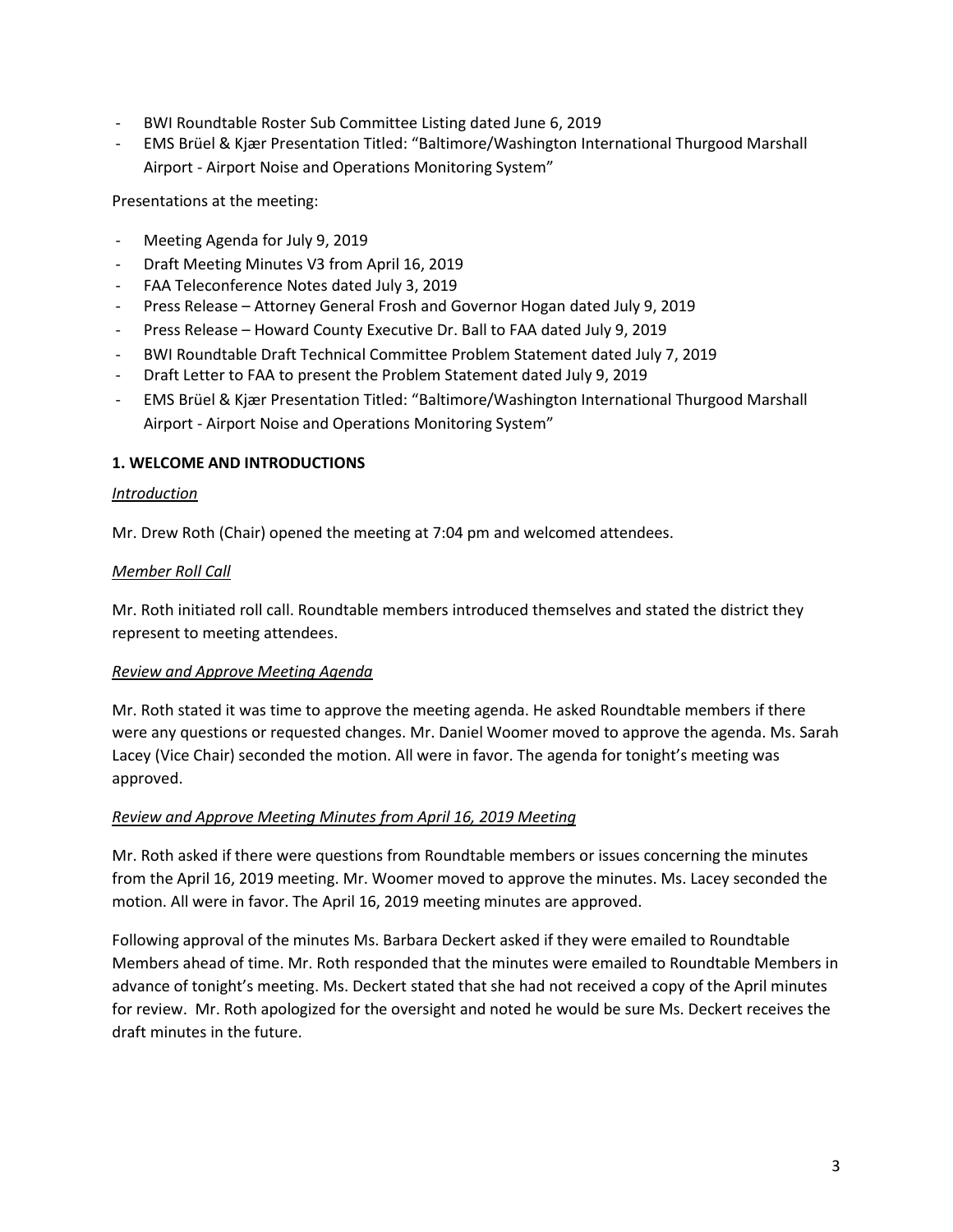#### **Deliverables:**

Mr. Roth to provide draft copy of minutes to Ms. Deckert prior to Roundtable meetings

### **2. ROUNDTABLE CHAIR COMMENTS**

#### *Status of FAA Interactions*

Mr. Roth moved on to discuss recent communications with the FAA and gave a summary of progress since the April Roundtable meeting. He noted the Roundtable received a letter from the FAA on May 3, 2019 in response to the Roundtables letter of January 25, 2019 which assessed the FAA's proposal for departure and arrival flight procedure changes at BWI Marshall as presented in April of 2018. Mr. Roth explained in the FAA's letter of May 3, 2019 the FAA stated that at the time, they had no schedule for moving forward with the FAA's proposed departure changes.

Mr. Roth noted he re-engaged with the FAA via a teleconference during the week of July 1. He noted that during the teleconference, the FAA stated they intended to do the detailed design of the proposed flight procedure changes from April 2018 in the early spring of 2020. He explained depending upon the results of the detailed design, the FAA will then initiate environmental review of the procedures as required under the National Environmental Policy Act (NEPA) through either completing an Environmental Assessment (EA) or a Categorical Exclusion (CATEX) for the procedure changes. Mr. Roth commented the schedule for implementation of the procedures will depend on which NEPA documentation would be required and that in general an EA document takes longer to complete than a CATEX. Mr. Roth stated he also shared with the FAA the work and planning the Roundtable Technical Committee is doing in conjunction with the MDOT MAA and Industry representatives from Southwest Airlines to develop proposed flight procedure changes to augment the FAA's proposal and address as many of the negative community impacts from NextGen as possible.

Mr. Roth stated that during tonight's meeting, a problem statement would be presented to the Roundtable that defines the issues the Technical Committee, with support from the MDOT MAA and Industry, are hoping to address through developing additional proposed flight procedure changes. He explained the expectation is to have a proposal with procedural solutions to the problems caused by NextGen ready by October for review by the Roundtable. Following the October meeting, the proposal could then potentially be sent to the FAA for consideration pending Roundtable consensus. Mr. Roth concluded his update on recent communications with the FAA by noting he made the FAA aware of the Roundtable's intent to send the proposal during the October timeframe so as not for it to be a surprise to the FAA.

Mr. Roth asked the Roundtable what the best approach would be to get maximum support for the procedure changes being worked by the Technical Committee. He stated he believed that communication between the Technical Committee and the rest of Roundtable members regarding the proposed changes must be open, so that everyone would be supportive of proposed procedure changes when they are ready. Mr. Roth explained when the proposed changes are ready, the Communications Committee will be charged with dissemination of the proposals to the public and the press. Mr. Roth commented that the expectation is there will be proposed procedural solutions that require FAA implementation. Additionally, Mr. Roth noted the Legislative Committee will need to engage with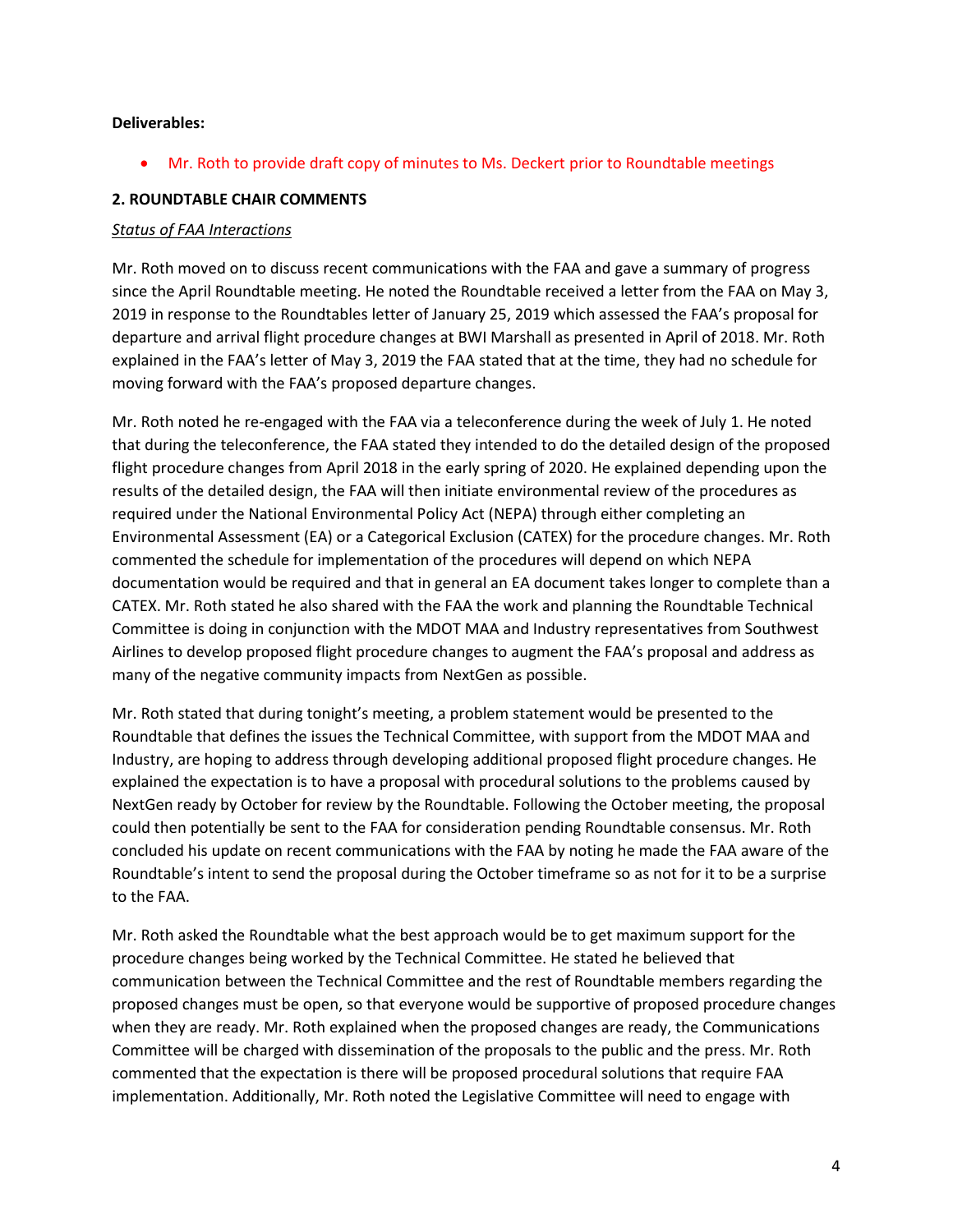elected officials to encourage them to send letters in support of the proposals to the FAA. Mr. Roth stated he offered this as the potential strategy for the next six months to bring a successful conclusion to the work being done by the Technical Committee and concluded by noting that he believed this approach would make it as difficult as possible for FAA to decline or ignore proposed flight procedure changes being put forth by the Roundtable.

### **3. COMMUNICATIONS, LEGISLATIVE, AND TECHNICAL COMMITTEE UPDATES**

Mr. Roth moved on to discuss updates from the Roundtable Committees. Ms. Deckert noted there were no updates for the Communications Committee, and Mr. Howard Johnson noted there were no updates for the Legislative Committee.

Mr. Jesse Chancellor discussed updates from the Technical Committee. Mr. Chancellor stated the Technical Committee was working with Industry representatives from Southwest Airlines, HMMH, and Mr. Paul Shank from the MDOT MAA to try to come up with procedural solutions to address the negative impacts of the implementation of NextGen. Mr. Chancellor expressed the difficulty in trying to design procedural solutions for what FAA has done to the airspace around BWI Marshall that alleviates everyone's pain. He asked for patience from the Roundtable members to allow the process to continue. Mr. Chancellor stated there have been three meetings of the Technical Committee, with two more meetings scheduled. Mr. Chancellor concluded by noting that the Technical Committee was working through solutions and ideas, and that he believed an initial review of the solutions would be ready for review by the full Roundtable in 40-45 calendar days.

Mr. Roth suggested a full Roundtable meeting in September for the initial review of the Technical Committee's solutions, and a follow-up meeting in October to present and approve technical analyses of the solutions for potential provision to the FAA. Mr. Chancellor stated that Mr. Evan Reese, the Technical Committee Chair, was on deployment and not present at the meeting to offer his thoughts, but Mr. Chancellor thought the suggested schedule for future meetings were a good approach. Mr. Shank responded that speaking for the technical consultants on the Technical Committee, it was his belief the key point for discussion at the September meeting would be making sure the Technical Committee is considering procedural solutions desired by the Roundtable. He reiterated that the process of changing flight procedures is complex, will take time, and that the September presentation will be part of the process to ensure there are no surprises from the Roundtable in October. Mr. Roth stated that in September, any proposed procedure changes presented will not yet be fully analyzed or be complete solutions. Mr. Roth emphasized the September presentation will be an early look at the progress of the Technical Committee on potential flight procedure changes and allow the Roundtable to provide feedback to make further adjustments to the procedures as necessary. Mr. Shank concurred with Mr. Roth and commented that processing and technically analyzing the procedural solutions proposed by the Technical Committee is a large effort and that interactions of the procedures often are interrelated among one another.

Mr. Shank asked Mr. Roth if he could digress and talk about a press release from the Maryland Attorney General's office released just before the meeting that was provided to everyone as part of the meeting handout packet, but not identified on the meeting agenda. Mr. Roth agreed to this diversion, and Mr. Shank presented the press release issued by Maryland Attorney General Frosh and Governor Hogan that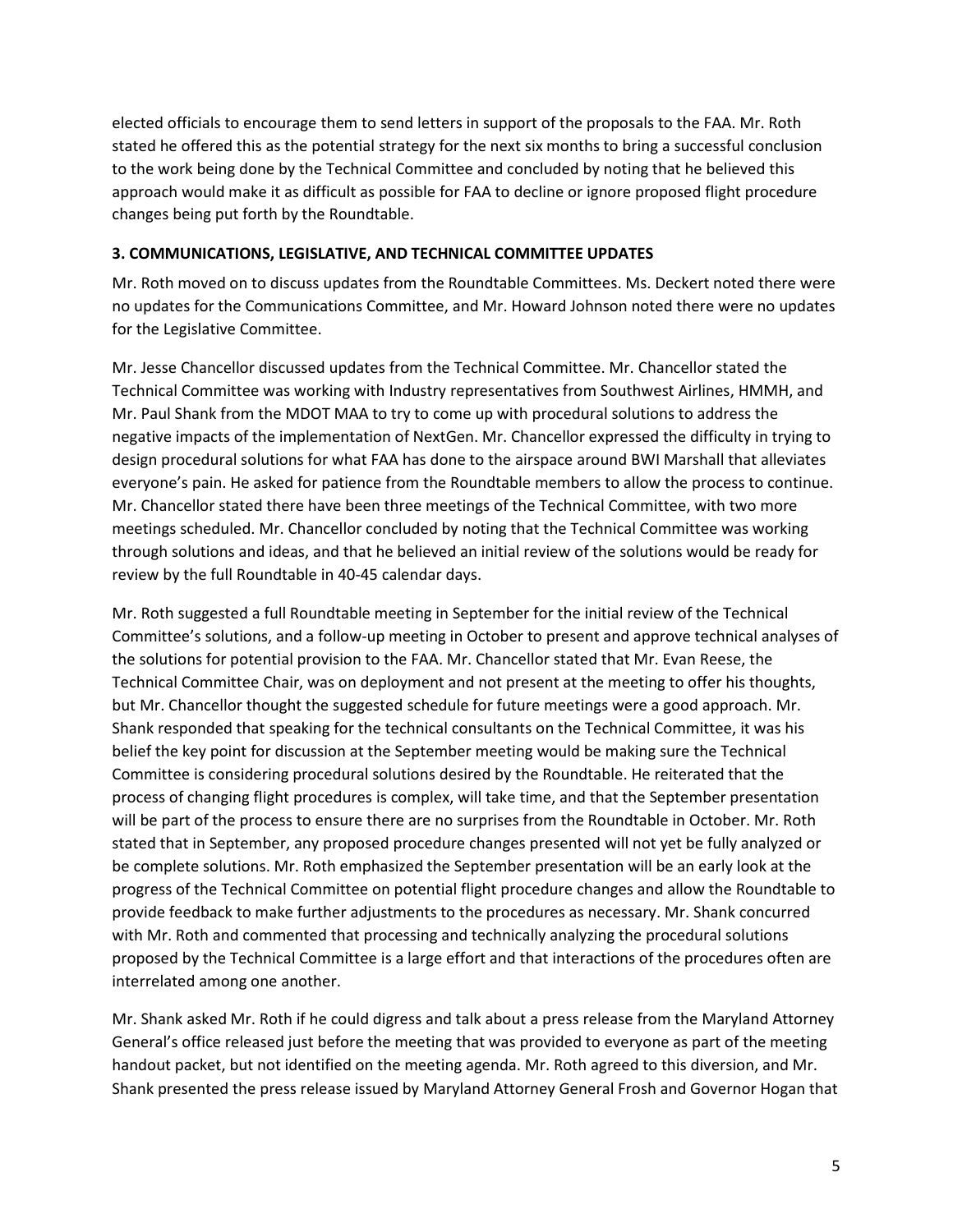detailed the FAA filing a motion to hold the Maryland case in abeyance while the agency reconsiders its September 2018 letter challenging the State's Administrative Petition. The press release stated that FAA's decision to reconsider Maryland's Administrative Petition is a welcome step forward for impacted Maryland residents. After reading the press release, Mr. Shank stated that the press release was welcomed news, a path in the right direction, and consistent with the positive reaction Mr. Roth had detailed during his recent conversations with the FAA. Mr. Roth agreed and replied that his recent conversations with the FAA were very cordial.

*\*Note: The press release from Maryland Attorney General Frosh can be found at: [https://maacommunityrelations.com/\\_media/client/anznoiseupdate/2019/070919/Frosh%20Press%20R](https://maacommunityrelations.com/_media/client/anznoiseupdate/2019/070919/Frosh%20Press%20Release%207.9.19.pdf) [elease%207.9.19.pdf](https://maacommunityrelations.com/_media/client/anznoiseupdate/2019/070919/Frosh%20Press%20Release%207.9.19.pdf)*

Mr. Shank closed discussion on updates from the Technical Committee by saying that if the Roundtable can reach consensus on the Technical Committee's proposed procedural solutions, October would be the latest they would like to put forward anything to FAA because it is their new fiscal year. He explained this would be the time the FAA is allocating budget for Performance Based Navigation (PBN) Working Groups and associated environmental review processes and that the FAA made this point to Mr. Roth during their recent teleconference.

Mr. Roth announced that he also had the press release from Howard County Executive Dr. Calvin Ball. Mr. Roth read the press release which referenced FAA's motion to hold the Maryland case in abeyance, and highlighted that Mr. Ball stated "the decision moves us closer to a permanent solution and we will continue working to make things right."

*\*Note: The press release from Howard County Executive Dr. Ball can be found at: <https://www.howardcountymd.gov/News/ArticleID/1595/News070919c>*

# **Deliverables:**

 Roundtable Technical Committee and MDOT MAA to continue meeting to develop proposed procedure changes and be prepared to present a preview of potential changes at the September Roundtable meeting

#### **4. DISCUSSION/MOTION - APPROVAL OF TECHNICAL COMMITTEE PROBLEM STATEMENT**

Mr. Roth moved on to discussion and approval of a problem statement detailing the NextGen related concerns the Technical Committee is working to resolve. Before reading the problem statement, Mr. Roth stated the goal of the statement was to hopefully have the Roundtable make a motion to accept it and define the bounds of the issues the Technical Committee is working to address. Mr. Roth then read the problem statement which identified the NextGen related issues of arrival aircraft flying at low altitudes for extended periods, concentrated aircraft flight paths, and shifts in lateral flight path locations to return flight paths to historical locations or locate flight paths over less densely populated areas.

Mr. Roth asked for comments from the Roundtable. Mr. Shank pointed out a typo regarding the federal fiscal year and clarified that federal fiscal year 2020 starts on October 1 of 2019. An unidentified member of the audience asked if Mr. Roth could elaborate on the second bullet of the problem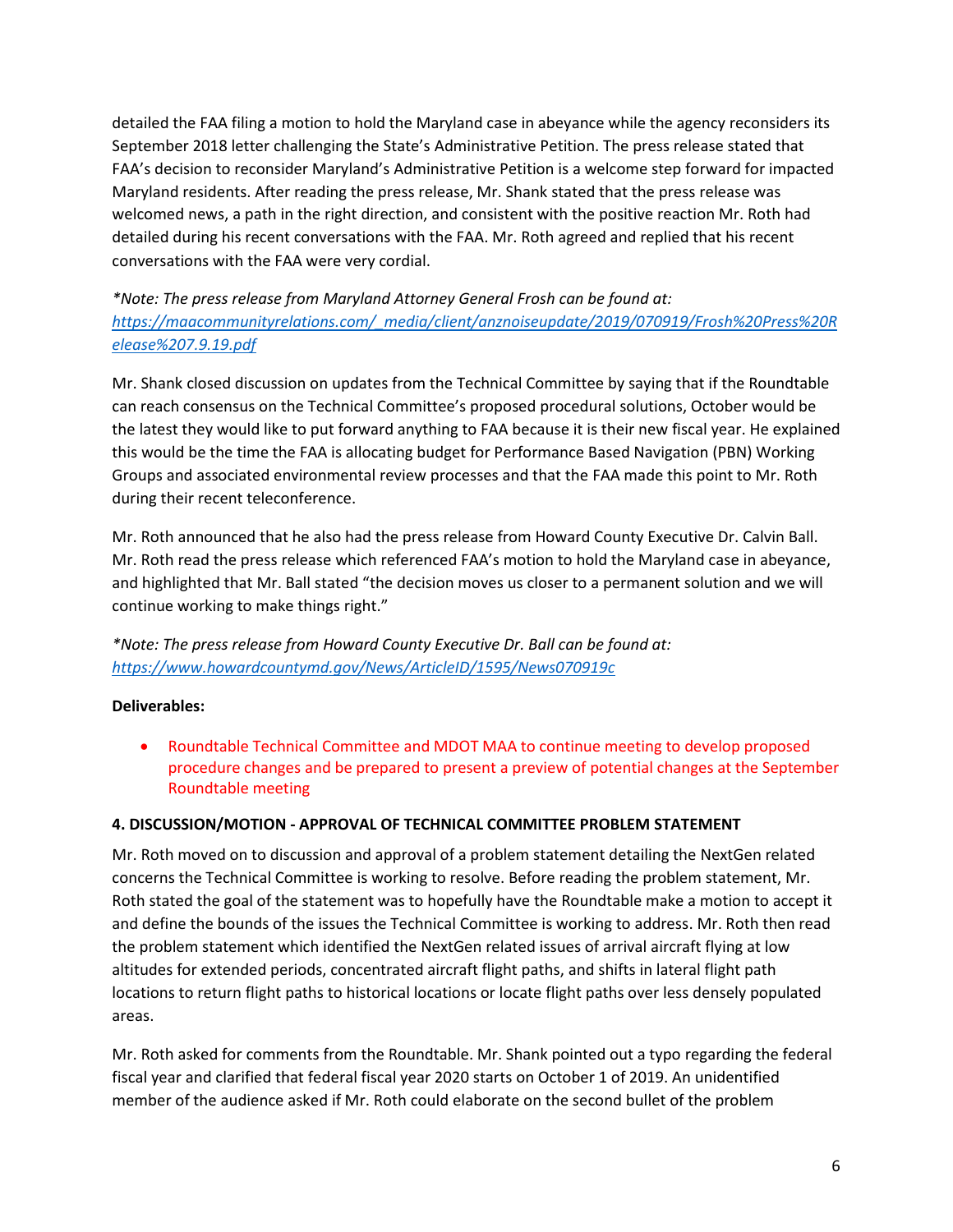statement that referred to extended periods of level flight by arrival aircraft at low altitudes and low altitude approaches. Mr. Roth explained that, in general, there are arrival aircraft that are leveling off and flying at altitudes as low as 2,000 feet above Mean Sea Level (MSL) at distances as great as 20 miles from the airport. Mr. Roth noted that instead of leveling and flying at low altitudes, these same aircraft could be flying at higher altitudes and descending continuously to the airport at reduced power settings. The audience member asked if a continuous descent would facilitate higher aircraft altitudes at greater distances. Mr. Shank responded that aircraft arrival altitudes are largely associated with the currently published instrument approaches at BWI Marshall. However, during periods of good weather, pilots are not required to fly the published instrument approaches and can proceed to approach the airport visually provided they reach the specific altitude required at the Final Approach Fix (FAF) for a particular Runway. He highlighted that generally, pilots will descend the aircraft to the altitude required at the FAF as soon as possible under visual conditions so as to better facilitate configuration of the aircraft for landing. Mr. Shank noted that if aircraft were to descend to the Runway using a continuous descent even if under visual conditions, arrival aircraft would be at a higher altitude for longer periods of time which would result in reduced power settings and lower noise exposure. He explained that the Technical Committee is trying to quantify what the lateral and vertical bounds of published procedures that utilize continuous descents should be. Mr. Shank concluded by emphasizing that increasing aircraft altitudes are important, and that if published approach procedures are developed that utilize a continuous descent the airlines can mandate that pilots utilize the published procedures under both visual and instrument flight conditions.

Mr. Woomer asked Mr. Roth if he believed the proposed procedure changes that would be part of the Technical Committee's solutions would have a significant budgetary impact to the FAA. Mr. Roth responded he did not believe they would have a significant budgetary impact. Mr. Woomer asked if Mr. Roth thought the FAA was within their current authorized budget to be able to consider any Roundtable recommended procedure changes. Mr. Shank replied that it may take some negotiation, but that the Technical Committee and Roundtable will have already done a lot of the work for the FAA prior to the FAA evaluating any proposed solutions. Mr. Shank explained that previously the FAA put forward their ideas for potential procedure changes and invited the Roundtable to listen. He noted that this time, the Roundtable, MDOT MAA, and Industry are going to ask the FAA to listen to their combined ideas. Mr. Shank stated that this point was important and emphasized that from the beginning, the FAA stated they would consider procedural changes if they were supported by the Roundtable, MDOT MAA, and Industry. Mr. Shank concluded by stating that if the Roundtable, MDOT MAA, and Industry can all agree on proposed procedural solutions, then they will have done as the FAA requested and the FAA would be obligated to follow through with review of the procedures.

Mr. Adam Scholten of HMMH recalled that during the teleconference with Mr. Roth, it was his understanding the FAA stated they would have a PBN Working Group meeting in the spring of 2020 to work on final design changes of the proposed approach and departure procedure changes presented to the Roundtable in April 2018. He noted that since it appeared the FAA would be holding this PBN Working Group meeting independent of the Roundtables proposed solutions, they would likely include evaluation of the proposed solutions being considered by the Roundtable at that same meeting. Mr. Woomer explained that he inquired about the budget because if FAA hadn't budgeted for changes involving arrivals, they would likely need to acquire additional funding and resources. Mr. Shank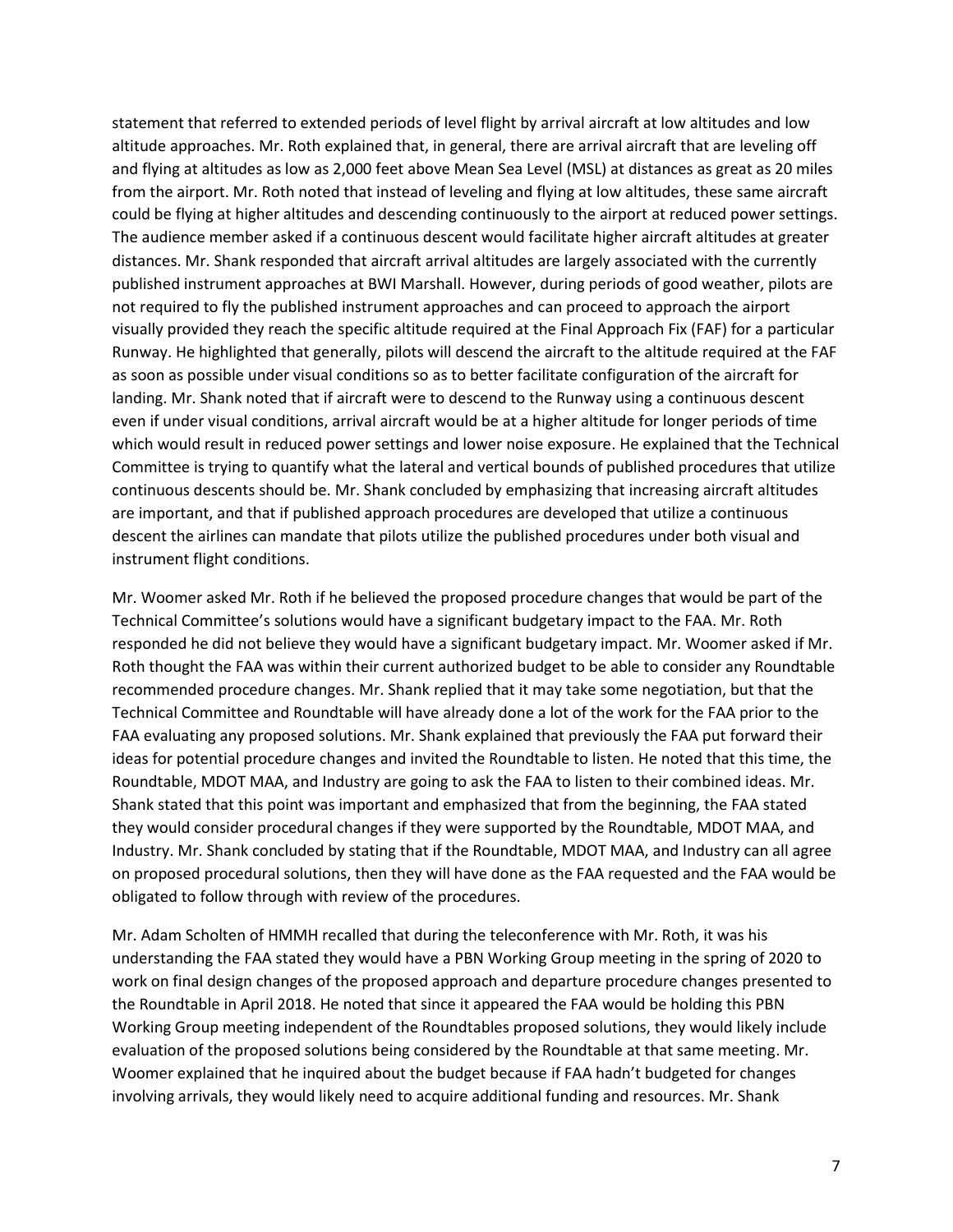reiterated that he believed the FAA had adequate budget for consideration of procedural solutions developed by the Roundtable and that there appears to be a good faith effort from the FAA to consider and address the Roundtables concerns.

Ms. Deborah Jung asked if there were any representatives from Industry present at Tonight's meeting. Ms. Paige Kroner of the National Business Aviation Association (NBAA) replied that she was an Industry representative that primarily represented the interests of General Aviation (GA) aircraft operators. Ms. Jung asked if Ms. Kroger was supportive of the problem statement developed by the Roundtable and if it was reflective of the interests of GA. Ms. Kroner concurred. Ms. Jung asked if Southwest Airlines was involved in the development of the problem statement. Mr. Shank replied that Southwest Airlines was involved in helping to draft the problem statement and had approved what was presented earlier in the meeting. Ms. Jung stated that not only is there a problem with the height of arrival aircraft, but also with frequency and schedule of aircraft operations. Mr. Shank answered that the Technical Committee was not proposing any change to aircraft schedules, and that the associated effort required for changing schedules could be evaluated as part of the upcoming BWI Marshall Noise Exposure Map (NEM) update that would be completed to meet FAA standards defined under Part 150. Mr. Shank noted the focus of the Technical Committee was on fixing NextGen, and that broadening the focus may delay the development of meaningful procedural solutions.

Mr. Roth asked what parties would have to be involved to put scheduling restrictions in place. Mr. Shank answered that FAA would need to be involved, and that changing scheduling could be evaluated under FAA standards defined under Part 150 and Part 161. Mr. Shank proposed that discussions concerning scheduling changes and how those relate to FAA Parts 150 and 161 be saved for a future Roundtable meeting.

Ms. Jung asked Mr. Roth why he believed there was a change of heart from the FAA in interacting with the Roundtable. Mr. Roth stated that it is hard to tell and that any guess would be wild speculation. Mr. Brent Girard from Senator Chris Van Hollen's office interjected that two weeks ago, the Senator and several Maryland Representatives met with the acting FAA Administrator. He explained that at that meeting the FAA committed to reengaging with the BWI Roundtable. Mr. Girard concluded by asking the Roundtable that he be kept updated on communications between the Roundtable and the FAA so the FAA can be held accountable.

Mr. Roth stated that the problem statement did not include changing flight schedules and that addressing scheduling, which Mr. Roth is in favor of, is something that should be deferred until a later time. Ms. Jung responded that with regards to scheduling, changes would be beneficial for Columbia.

Mr. George Lowe provided a grammatical correction to the problem statement. Ms. Lacey asked if it was necessary to add more specificity to the first bullet of the problem statement regarding existing FAA published and proposed NextGen arrival and departure procedures. Mr. Scholten replied and suggested adding the language "as presented to the Roundtable in April 2018". Mr. Shank replied that the FAA could still be tinkering with proposed procedures and that he thought it would be better to leave the first bullet of the statement as is for flexibility. Ms. Lacey stated that, without specifically stating which published and proposed NextGen procedures the Roundtable was responding to, it allows FAA to set the agenda going forward. Ms. Lacey noted the Roundtable would be in a stronger position if it stated that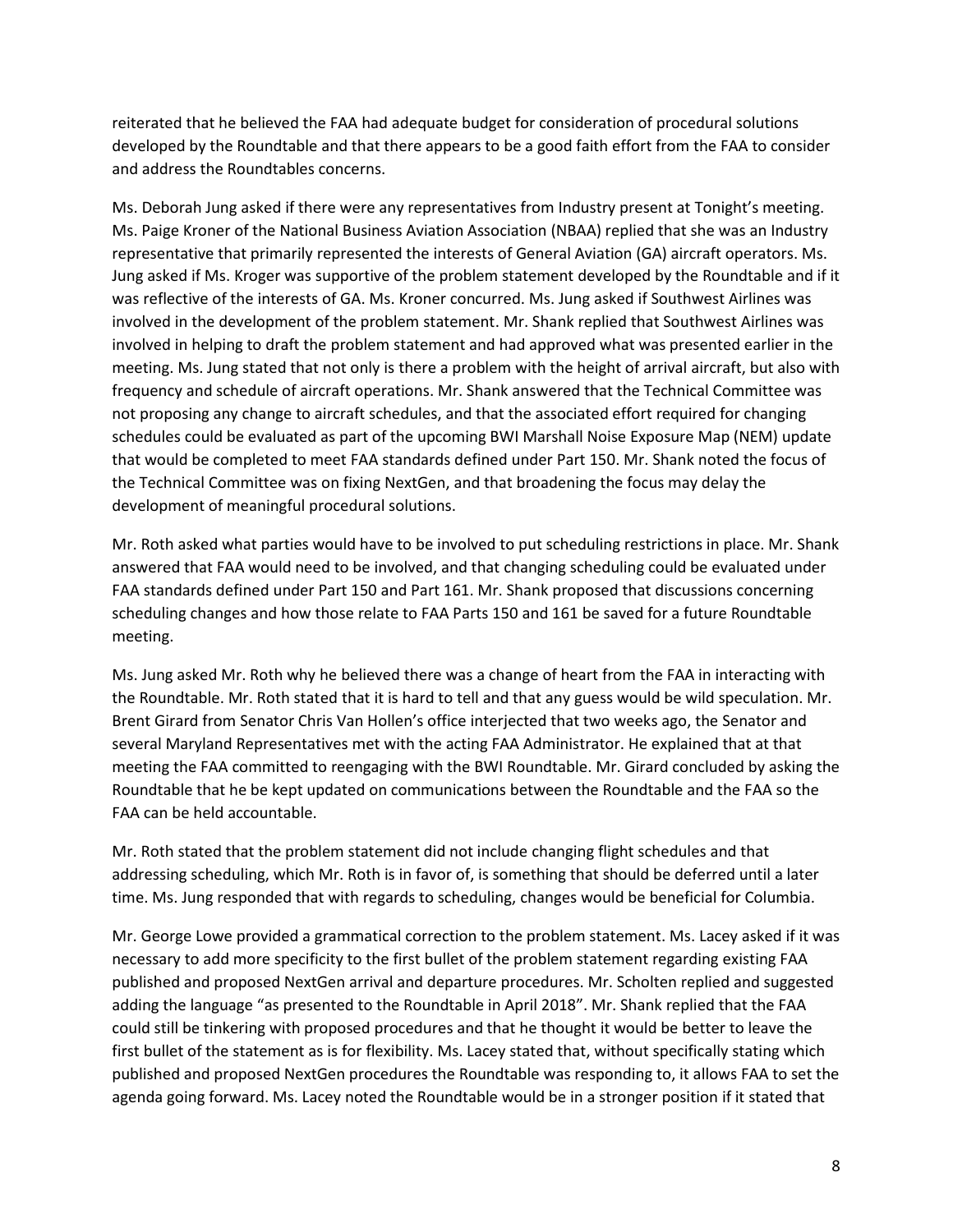the Roundtable's work is based on the FAA proposal presented in April of 2018, and that if there are significant changes to the presented proposal, the FAA has a duty to inform the Roundtable of any changes. Mr. Shank replied that FAA would notify the Roundtable of potential changes through public outreach. Mr. Shank, speaking to Mr. Scholten, stated that his understanding was that FAA was still working on the procedures presented in April 2018. Mr. Scholten replied that the FAA could make changes to the proposed procedure changes as presented in April 2018 during its final PBN Working Group meeting, but at this time Mr. Scholten was not aware of any further changes.

Ms. Lacey reiterated that the proactive approach to direct forward movement of Roundtable's proposed flight procedure changes would be to include letting the FAA know, very specifically, what set of flight procedures the Roundtable is responding to. She stated that the Roundtable does not want to chase the FAA to stay on top of what procedural changes the FAA may or may not be making based on what was presented to the Roundtable in April of 2018. Mr. Roth responded that he did not believe the current language of the problem statement posed a risk to delaying moving the Roundtable's proposed procedure changes forward. Mr. Ramond Robinson stated that while the current language of the problem statement allows for flexibility for the Roundtable, it also does not provide a specific dated point of reference to any potential changes the FAA may make to procedures. He explained without specificity, it allows the FAA to change the procedures presented to the Roundtable in April of 2018 and avoid accountability. Mr. Roth replied that he believed the most likely scenario would be the Roundtable will send the FAA its proposal with the expectation of implementation. He noted if the FAA implements something that is not included in the Roundtable's proposal, then that would be straying from the Roundtable's expectations. Mr. Roth concluded by summarizing that the problem statement is identifying from a high-level what impacts the Roundtable want's addressed, without defining the solutions, so the Roundtable and stakeholders can come to a consensus on what problems the Technical Committee should be working to solve.

Ms. Lacey asked if was a detriment to Roundtable, communities, or stakeholders to include a specific reference to the FAA's proposals from April of 2018. Mr. Shank replied he was moving towards agreeing with Ms. Lacey's perspective and suggested adding in the April 2018 date of the FAA proposal in parenthesis as part of the problem statement. He stated regardless of how the problem statement is worded, the reality is that if the FAA does make changes to their April 2018 proposal, the Roundtable may have to adjust, tweak, and analyze any potential solutions put forth by the Technical Committee accordingly. Mr. Roth responded that regardless of what changes or tweaks are made by the FAA to the April 2018 proposal, the Roundtable is stating clearly in the problem statement that concentrated flight paths are not acceptable and need to be addressed.

Mr. Paul Harrell commented that he did not believe that stating a specific date would be effective at holding the FAA to a particular proposal. He explained that if the FAA is considering a change that is not part of the April proposal, and the Roundtable puts the April 2018 date on the problem statement, it could be seen by the FAA as restricting the Roundtable to only consider the April proposal.

Mr. Roth asked if there was a motion to approve the problem statement. Mr. Harrell moved to approve the problem statement. Mr. Woomer seconded. All were in favor. The problem statement of issues being addressed by the Technical Committee was approved.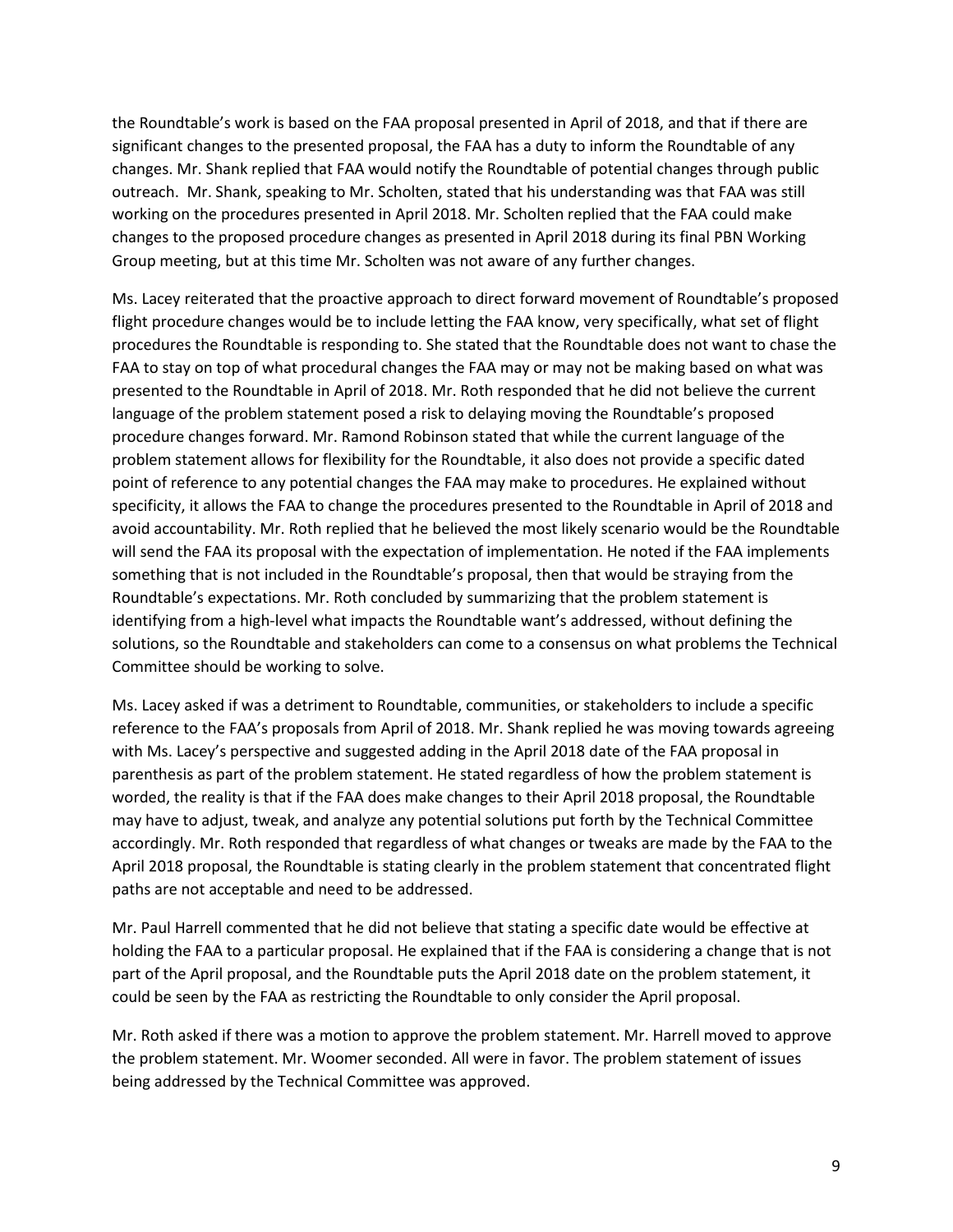Mr. Johnson asked Mr. Roth if he could get a status update from FAA on the original proposal from April 2018 and relay it back to the Roundtable. Mr. Shank replied that it was his understanding the FAA had not done anything since the last presentation, and based off their conversations with Mr. Roth, the FAA is now preparing to move forward. Mr. Shank commented he believes that the FAA will follow its prior approach and invite the MDOT MAA to be a member of the PBN Working Group as they work to finalize the April 2018 proposal; but, this invitation is up to FAA. Mr. Johnson stated he would like to know where FAA is now with the April 2018 proposal and where the FAA is prepared to go with the PBN process. Mr. Robinson asked how long the PBN process would take. Mr. Robinson stated that originally it was going to be 18 months to complete the process, but will it be an additional 18 months for every change. Mr. Shank replied that he could not speak for FAA and therefore, he could not answer that question.

Mr. Roth replied to Mr. Johnson and stated that he would follow-up on his request during his upcoming teleconference with the FAA in August. Ms. Robin Bowie of the MDOT MAA asked Mr. Roth if the FAA mentioned what it was doing with the April 2018 proposals that the Roundtable agreed to in February. Mr. Roth replied FAA intended to put them through the PBN working group process next year. Mr. Scholten stated that the current FAA publication schedule has the agreed upon proposals from February scheduled to be charted May 21, 2020, although the date is subject to change. Ms. Bowie stated that they will check the published procedures on the Instrument Flight Procedure (IFP) Gateway to monitor any changes.

Ms. Deckert asked Mr. Roth to confirm with the FAA that it plans to implement all five of the April 2018 proposed changes, instead of the one the Technical Committee recommended in January. Mr. Roth agreed.

Mr. Roth presented to the Roundtable a draft letter that would be sent to FAA as a cover letter to the approved problem statement. After reading the letter, Mr. Roth asked for comments. Ms. Lacey asked if this letter was a more appropriate place to add the previously discussed specificity to the FAA proposal. Mr. Roth replied that he believes the letter and problem statement convey that the Roundtable is going to tell the FAA what the Roundtable wants in the October. Mr. Chancellor moved to approve the letter as presented. Ms. Lacey seconded. All were in favor. The draft cover letter for the approved problem statement for provision to the FAA was approved.

*\*Note: The draft letter to the FAA regarding problem statement for the Technical Committee can be found at:* 

*[https://maacommunityrelations.com/\\_media/client/anznoiseupdate/2019/070919/FAA%20Letter%20Ju](https://maacommunityrelations.com/_media/client/anznoiseupdate/2019/070919/FAA%20Letter%20July%2019%20Draft.pdf) [ly%2019%20Draft.pdf](https://maacommunityrelations.com/_media/client/anznoiseupdate/2019/070919/FAA%20Letter%20July%2019%20Draft.pdf)*

## **Deliverables:**

- Ms. Roth to inquire with FAA regarding status of April 2018 proposed flight procedure changes
- Mr. Roth to confirm with FAA that it plans to implement all five of the April 2018 proposed flight procedure changes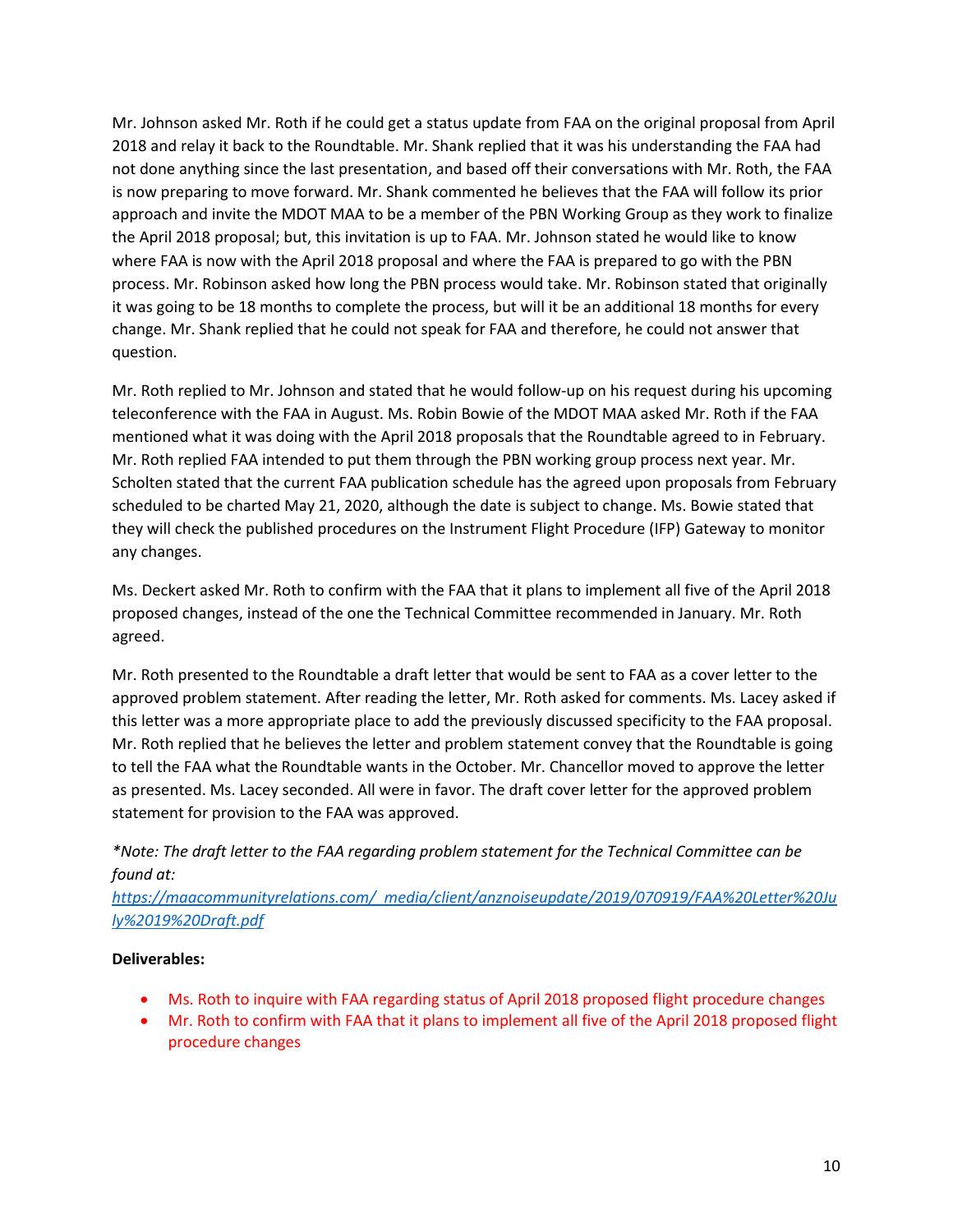#### **5. DISCUSSION/MOTION - PUBLISHING CONTACT INFORMATION FOR ROUNDTABLE MEMBERS**

Mr. Roth stated that Ms. Bowie proposed updated Roundtable member information be published on the MDOT MAA community relations website and that there was concern previously among Roundtable members about how much information should be made public. Mr. Roth proposed that every member's name and email address be made public and members be given a business week to establish an email account specifically for the Roundtable. Mr. Woomer motioned to approve the policy that the Roundtable roster include e-mail contact information for all members. Ms. Jung seconded. All were in favor. The policy that all Roundtable members be included in the Roundtable roster with e-mail contact information was approved.

## **6. MDOT MAA ROUNDTABLE UPDATES - PRESENTATION: WEBTRAK ONLINE NOISE AND FLIGHT TRACKING**

Mr. Greg Bracci of EMS Brüel & Kjær moved on to a presentation on the WebTrak system that recently became available online for BWI Marshall. Mr. Bracci explained WebTrak allows users to see flight paths, flight information, and noise readings at permanent and portable noise monitors on a map at locations around BWI Marshall. Mr. Bracci started by giving background on his company and their work with the MDOT MAA over the last 18 months. Mr. Bracci then described WebTrak features and data while demonstrating how to interact and navigate on screen, how to access and use features, and how to file a noise complaint. Mr. Bracci noted the WebTrak system receives flight track data from the FAA through its System Wide Information Management (SWIM) radar data feed in addition to other supplemental data sources and allows for users to enter their home address to determine the distance of a residence to a specific aircraft overflight known as a Point of Closest Approach (POCA). Mr. Bracci also highlighted that the WebTrak system has the capability to correlate aircraft operations to noise levels recorded at the various noise monitors around BWI Marshall and determine if a specific noise event was attributable to a particular aircraft operation or community noise event. Mr. Bracci noted that the WebTrak system can be used to review real-time flight tracks and weather data, with a delay of 15 to 30 minutes, as well as historical data. Mr. Bracci concluded the WebTrak presentation by conducting a demonstration of the system with the assistance of Mr. Scholten through the MDOT MAA Community Relations website by clicking on the "MAA Community Relations" button, then clicking on the "Airport Noise & the Community" menu, and then clicking on the "\*NEW\* On-line Noise and Flight Tracking" option.

#### *\*Note: WebTrak for BWI Marshall can be found at: <https://webtrak.emsbk.com/bwi3>*

Mr. Chancellor asked about the time delay of the flights on screen, noting that Mr. Bracci stated it was real-time but that there was also a 15 to 30 minute delay. Mr. Bracci stated that typically the time delay is 15 minutes, but he could not confirm an exact number. Mr. Chancellor stated that if you see a flight on screen and hear noise overhead, it will not be the same flight you are seeing on screen. Mr. Bracci affirmed Mr. Chancellor's statement and noted that there is a time stamp on screen and that it was important to select the correct time to find operations and noise levels that occurred during that period. Ms. Kimberly Pruim asked if it was possible to contact an aircraft directly if they were causing a noise violation. Mr. Bracci stated that the on-screen flight track and operations data was from the FAA's SWIM radar data feed and communication with aircraft directly was not possible.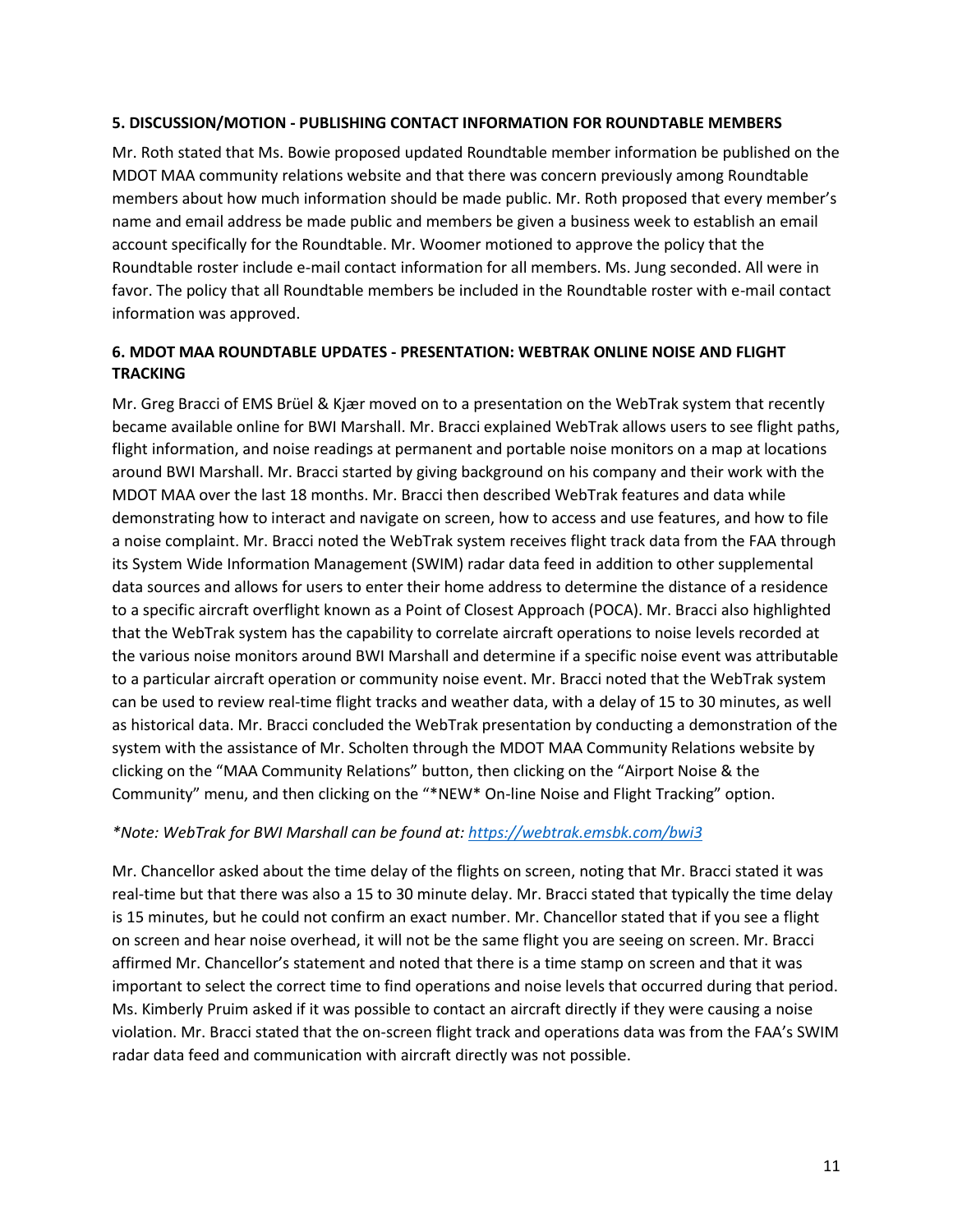Ms. Deckert stated that the time delay on WebTrak has been consistently 30 minutes and asked the reason for the delay and if it was possible for the delay to be shortened. Mr. Bracci replied that there are different elements that factor into the time delay and that in large part it is due to the fact there are multiple radar feeds that supply the information through the FAA's SWIM system. Ms. Jung asked if the EMS Brüel & Kjær had a short description of WebTrak that could be sent out to the general public in a press release. Mr. Bracci stated that he could coordinate with Ms. Bowie and the MDOT MAA to provide text for a press release to the Roundtable.

Ms. Debbie MacDonald asked about the extent of the historical data. Mr. Scholten navigated on screen and determined that the earliest available date was April 10, 2019. Mr. Harrell asked if the time delay on WebTrak had anything to do with the number of users connected to the system. Mr. Bracci answered that the number of users were not a factor in the delay. Mr. Shank asked if there was a tutorial for WebTrak and Mr. Bracci said he would provide information regarding a tutorial to the MDOT MAA. Ms. Bowie stated that WebTrak was easy, user-friendly, and quick to learn.

Ms. McDonald stated that there are no noise monitors in many areas that experience a lot of noise. She asked what the lack of monitors means for those who live in areas with a lot of noise and no monitor. Mr. Chancellor commented on the usefulness of the MDOT MAA's noise monitors and highlighted that most of the monitors are within four to five miles of the airport when there is lots of noise from aircraft at distances of 20 miles or greater from the airport. He explained he was unsure how the current number of noise monitors on WebTrak would answer questions from communities a great distance from the airport regarding noise levels. Mr. Bracci stated that there are many airports that use WebTrak that do not use noise monitors, such as in Sacramento, and there is value in looking at the where, how, and when of flight paths even without noise monitors.

Ms. Pruim, Ms. Deckert, and Ms. Jung questioned the number of noise monitors installed in Howard County and what action was needed to install more monitors in the area. Ms. Bowie provided a synopsis on replacing the old noise monitoring system and highlighted it had been difficult to get new monitors placed in Howard County because the monitors could only be located on public property. Ms. Bowie stated that they were working with the Columbia Association on agreements to get five additional monitors installed and that agreements to install the monitors were almost complete. Ms. Bowie concluded by noting that a total of 19 noise monitors are currently up and running with the new system and that the MDOT MAA wanted to get the noise monitoring system running and available for public review so they could become familiar with the data on noise levels and aircraft flight track data.

Ms. Ellen Moss stated that when the planes on screen fly over the noise monitor locations, they cover the decibel reading of the monitor making it hard or impossible to see. Mr. Bracci stated that he would relay her feedback to his engineering team, and also let everyone know that users have the ability to enlarge features from the preferences tab. Ms. Moss asked if WebTrak is available as an app or only a webpage. Mr. Bracci stated webpage only. Ms. Moss asked who receives the complaints filed through WebTrak. Mr. Bracci replied that the information gets compiled and sent to the MDOT MAA.

Mr. Robinson asked if it would be possible to add a noise contour to WebTrak. Mr. Bracci replied that this could be discussed with the MDOT MAA but that WebTrak displays one second decibel levels where noise contours are based on the Day-Night Average Sound Level (DNL) metric. Mr. Austin Holley inquired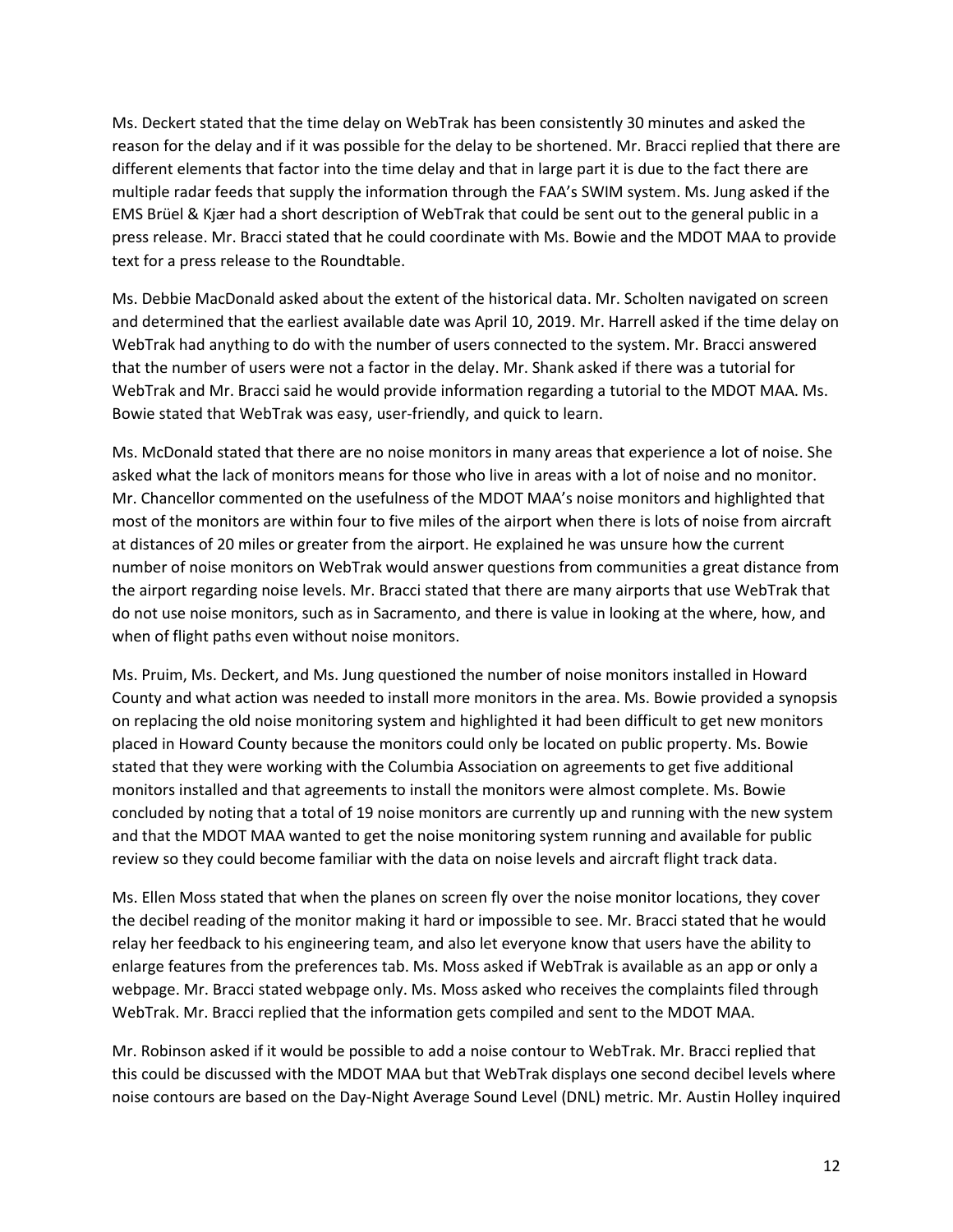if the primary purpose of WebTrak was to allow the public to file noise complaints to the MDOT MAA and disseminate information to the public. Ms. Bowie responded in the affirmative. Mr. Holley commented on the fact there was a 30 minute delay with the WebTrak system and the inherent difficulty in keeping track of multiple overhead flights. He concluded by noting the 30 minute delay experienced before one could view a particular flight and file a complaint will likely be something the community provides feedback on to the MDOT MAA.

Mr. Roth moved on to accept questions from the audience regarding WebTrak. Mr. Tim Thompson stated that the AirNoise.io system allows the user to file complaints in real-time, but costs \$5 a month. An unidentified audience member asked about the number of airports using portable noise monitors and how those airports were using the portable monitors versus the fixed noise monitors. Mr. Bracci responded that most airports use a combination of fixed and portable noise monitors, and that approximately 250 to 300 airports worldwide use a combination of noise monitoring or flight tracking. Ms. Bowie responded and emphasized that residents near BWI Marshall can sign up to have portable monitors set up at their home.

Mr. Andy Protigal from Hanover stated that his neighborhood is getting impacted by noise throughout the day and night and that if the MDOT MAA was looking for a place to position a monitor he suggested a location off Hanover Road and Skipton Drive. Mr. Protigal noted he was encouraged that the FAA was back in communication and thanked the Roundtable. Mr. Protigal asked how the Roundtable could hold the FAA accountable for it to proceed with implementation of the Roundtable's potential solutions.

# **Deliverables:**

- Ms. Bracci to coordinate with MDOT MAA regarding text for press release regarding WebTrak
- Mr. Bracci to coordinate with MDOT MAA regarding WebTrak tutorial
- Mr. Bracci to provide feedback to WebTrak engineering team regarding display of noise levels with overlapping aircraft flight tracks

# **7. PUBLIC COMMENT**

Mr. Roth moved on to public comment.

**Mr. Jimmy Pleasant** of Ellicott City stated that planes are now flying faster, but not at higher altitudes. He asked the Roundtable to not approve any unrestricted climb procedures. Mr. Pleasant stated that planes flying at 300 miles per-hour have flown over his house at altitudes as low as 1,875 feet. He stated that prior procedures, as outlined by the FAA in Advisory Circular AC91-53A Noise Abatement Departure Profiles, restricted aircraft speed at low altitudes had been abolished. Mr. Pleasant explained the FAA wants the Roundtable to support having aircraft climb faster and higher. Mr. Shank confirmed that the Technical Committee understood his point. Mr. Pleasant went on to state that a nearby sound monitor in Columbia under 60-foot pine trees captured noise from an aircraft two miles north of the monitor near his residence with a reading of 71 decibels. Mr. Pleasant wondered what the decibel level was at his home at that time. Mr. Roth inquired if Mr. Pleasant was referring to the monitor on Lark Brown Road, to which Mr. Pleasant responded in the affirmative.

*\*Note: FAA Advisory Circular AC91-53A, Noise Abatement Departure Profiles, is still in effect and can be found at: [https://www.faa.gov/documentLibrary/media/Advisory\\_Circular/ac91-53.pdf](https://www.faa.gov/documentLibrary/media/Advisory_Circular/ac91-53.pdf)*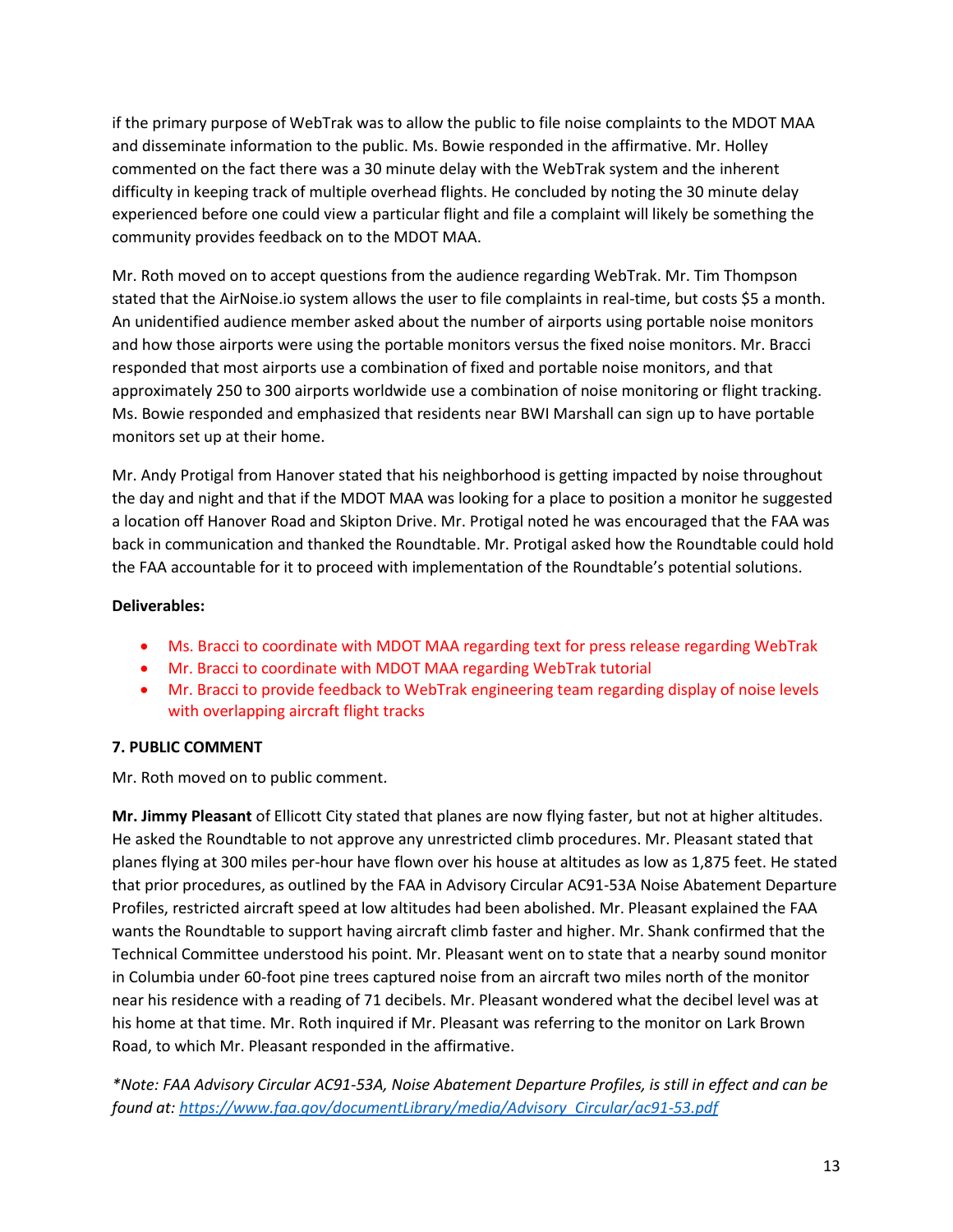**Mr. Tim Thompson** of Stevenson stated that he has been dealing with problems with the FAA related to aircraft noise since 1992. He has been told that the noise he has experienced was compatible with residential areas and that by the year 1999 planes would be quieter. Mr. Thompson stated that this decade, noise has increased dramatically. Mr. Thompson stated he has the AirNoise.io app and has filed 728 noise complaints with no response from the MDOT MAA. Mr. Thompson noted has started documenting aircraft and there are 150 to 200 daily flights. Mr. Shank asked Mr. Thompson to clarify that he had filed 728 complaints and did not receive a response from the MDOT MAA. Mr. Thompson responded that he contacted the MDOT MAA prior to and just after receiving the AirNoise.io app and spoke with Ms. Karen Harrell of the MDOT MAA, but has not heard from the MDOT MAA since. Mr. Thompson stated that he was concerned that the FAA was not at the meeting and that Southwest Airlines was also absent. Many in attendance agreed that Southwest should be on attendance. Mr. Thompson concluded by highlighting that another large issue is the environmental impact of jet fuel.

**Mr. Mark Peterson** of Elkridge stated that when he files a noise complaint on the MDOT MAA's website, he never gets a confirmation that his complaint was filed, even though he clicks the box to receive a confirmation. Mr. Peterson reminded everyone that at the previous Roundtable meeting, it was announced that MDOT MAA Executive Director, Mr. Ricky Smith, would be attending this meeting. Mr. Roth apologized for neglecting to inform everyone that Mr. Smith was out of the country and unable to attend. Mr. Peterson presented a picture of Mr. David Richardson, Senior Director of Governmental Affairs at Southwest Airlines, and Governor Hogan together at the Preakness. Mr. Peterson wondered if Southwest Airlines was really on the side of the Roundtable and stated that he would not trust Mr. Richardson. Mr. Peterson asked when the MDOT MAA would be going to DC to talk to the Secretary of Transportation and try to resolve the problems caused by NextGen. He stated that he has never seen a record that anyone, other than Mr. Shank from the MDOT MAA, has been in the presence of the FAA including the Maryland Secretary of Transportation, MDOT MAA Executive Director, or the Governor.

**Ms. Laura Donovan** of Glen Burnie asked if WebTrak showed helicopters. Ms. Bowie identified helicopters on the WebTrak display. Ms. Donovan asked if WebTrak picks up military helicopters. Mr. Bracci stated that some military tracks and operations are required to be filtered out and not displayed due to reasons of national security. Ms. Donovan asked how to file a complaint for a military helicopter that does not appear on WebTrak. Mr. Bracci stated that she could file a general complaint with the location and time, but he cautioned that scrubbed military flights may not be able to be seen by WebTrak. Ms. Donovan expressed concern that her complaints could not be verified. Ms. Bowie stated that the MDOT MAA could sometimes verify flight info with the BWI Marshall air traffic control tower. Ms. Donovan asked if there was a minimum height for helicopters to appear on WebTrak. Mr. Bracci stated that he could not answer that question specifically. He stated that it depends on the radar and how the feed for a particular helicopter flight track is being transmitted to WebTrak.

Ms. Pruim provided a point of clarification to Mr. Peterson. She stated that Howard County Executive Dr. Ball met with the FAA along with other representatives of the Howard County Council, local representatives, and state and federal elected officials while he was a council member before the creation of the BWI Roundtable.

**Ms. Tawanda Lovett** of Columbia wanted to know why, in the last two to three weeks, there was a 2,000-foot drop in altitude at the WONCE and TERPZ navigational points for departures which are over